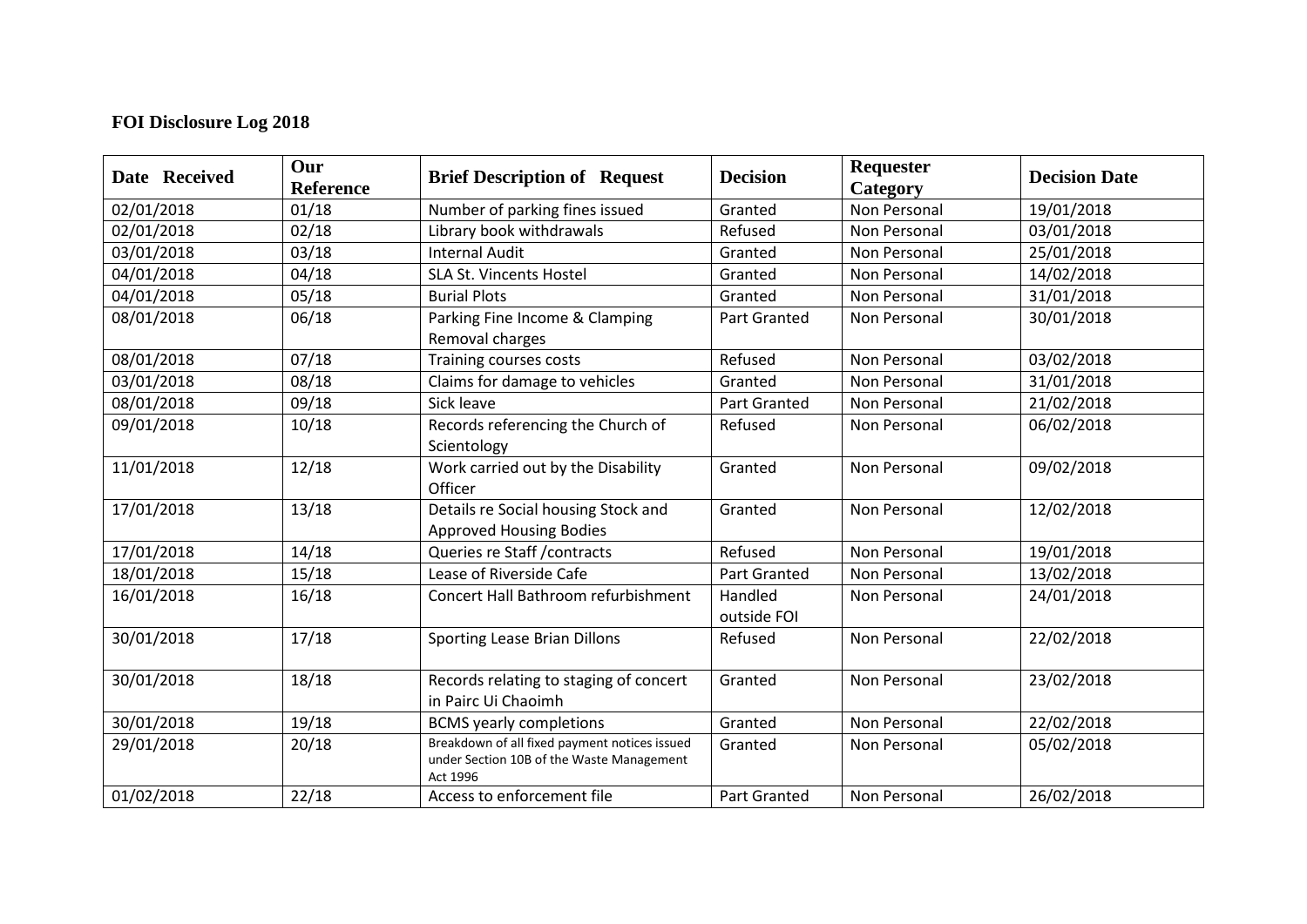| 01/02/2018 | 23/18 | Personal Injury claims/studies/reports                                                                                                           | Refused                   | Non Personal | 27/02/2018        |
|------------|-------|--------------------------------------------------------------------------------------------------------------------------------------------------|---------------------------|--------------|-------------------|
| 06/02/2018 | 25/18 | Dog Fouling                                                                                                                                      | Handled<br>outside FOI    | Non Personal | 02/2018           |
| 13/02/2018 | 26/18 | Payments made in respect of Claims by<br><b>Motorists</b>                                                                                        | <b>Part Granted</b>       | Non Personal | 09/04/2018        |
| 14/02/2018 | 28/18 | Rates                                                                                                                                            | Granted                   | Non Personal | 09/04/2018        |
| 16/02/2018 | 29/18 | Works at Ballyhooley Road                                                                                                                        | Granted                   | Non Personal | 12/03/2018        |
| 16/02/2018 | 30/18 |                                                                                                                                                  |                           |              |                   |
| 20/02/2018 | 31/18 | Foreign Travel for Lord Mayor &<br><b>Officials</b>                                                                                              | Handled<br>outside of FOI | Non Personal | 12/03/2018        |
| 27/02/2018 | 32/18 | Drainage issues N40                                                                                                                              | Part Granted              | Non Personal | 18/04/2018        |
| 08/03/2018 | 35/18 | Meetings between Cork City Council<br>and Government Departments<br>regarding Event Centre                                                       | Refused                   | Non Personal | 09/04/2018        |
| 08/03/2018 | 36/18 | Claims breakdown over numerous<br>years                                                                                                          | Refused                   | Non Personal | 08/05/2018        |
| 09/03/2018 | 37/18 | Inspections of HAP properties                                                                                                                    | Refused                   | Non Personal | 10/04/2018        |
| 13/03/2018 | 38/18 | Records relating to the money spent<br>on flood defences, between<br>09/10/2017-20/10/2017                                                       | Refused                   | Non Personal | 03/04/2018        |
| 13/03/2018 | 39/18 | Enforcement file                                                                                                                                 | Part granted              | Non Personal | 05/04/2018        |
| 16/03/18   | 40/18 | Waste facilities-Churchfield                                                                                                                     | Granted                   | Non Personal | 1/04/2018         |
| 15/03/2018 | 41/18 | Strategic Environmental Department in<br>relation to planning applications<br>regarding waste management as<br>required by Directive 2001/42/EC, | Refused                   | Non Personal | 20/03/2018        |
| 22/03/2018 | 42/18 | <b>Blackpool flooding</b>                                                                                                                        | <b>Part Granted</b>       | Non Personal | 18/05/2018        |
| 20/03/2018 | 43/18 | <b>Homeless Statistics</b>                                                                                                                       | Handled<br>outside FOI    | Non Personal | <b>March 2018</b> |
| 22/03/2018 | 44/18 | Minutes of meetings re establishment<br>of new Electoral Boundaries                                                                              | Part Granted              | Non Personal | 26/04/2018        |
| 22/03/2018 | 45/18 | Minutes of meetings re Cork Event                                                                                                                | Refused                   | Non Personal | 19/04/2018        |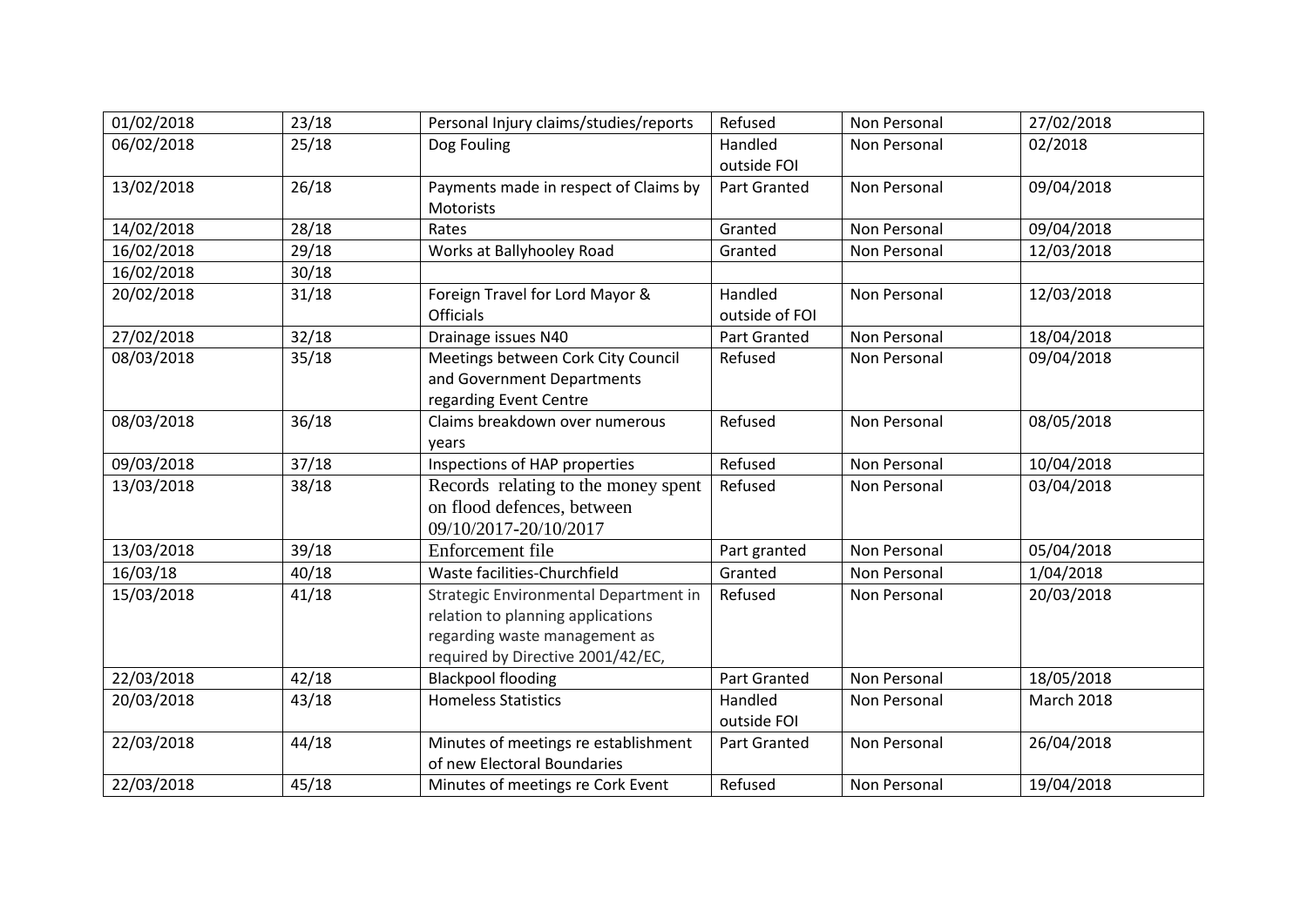|            |       | Centre                                      |                     |              |            |
|------------|-------|---------------------------------------------|---------------------|--------------|------------|
| 03/04/2018 | 46/18 | <b>Bills sent by Fire Service</b>           | Handled             | Non Personal | April 2018 |
|            |       |                                             | outside of FOI      |              |            |
| 03/04/2018 | 47/18 | Fixed charge notices issued                 | Granted             | Non Personal | 23/04/2018 |
| 03/04/2018 | 48/18 | <b>Starbucks Planning Permission</b>        | Withdrawn           | Non Personal | 25/07/2018 |
| 03/04/2018 | 49/18 | <b>Various Housing Statistics</b>           | Handled             | Non Personal | 30/04/2018 |
|            |       |                                             | outside FOI         |              |            |
| 09/04/2018 | 51/18 | <b>National Ambulance Service Call-outs</b> | Handled             | Non Personal | April 2018 |
|            |       |                                             | outside FOI         |              |            |
| 10/04/2018 | 53/18 | <b>Public Liability Claims</b>              | Refused             | Non Personal | 08/05/2018 |
| 10/04/2018 | 54/18 | Minutes and Records of Local Traveller      | Granted             | Non Personal | 30/04/2018 |
|            |       | <b>Accommodation Consultative</b>           |                     |              |            |
|            |       | Committee                                   |                     |              |            |
|            |       |                                             |                     |              |            |
| 16/04/2018 | 55/18 | Part 8 applications                         | <b>Part Granted</b> | Non Personal | 15/05/2018 |
| 18/04/2018 | 56/18 | Inventory of housing Units                  | Granted             | Non Personal | 16/05/2018 |
| 20/04/2018 | 57/18 | <b>Country Clean Recycling</b>              | Withdrawn           | Non Personal | 09/07/2018 |
| 20/04/2018 | 58/18 | <b>CCC Staff Parking</b>                    | Granted             | Non Personal | 21/05/2018 |
| 20/04/2018 | 59/18 | Non Domestic Rate Accounts                  | Refused             | Non Personal | 21/05/2018 |
| 23/04/2018 | 60/18 | <b>Travel St Patricks Day</b>               | Withdrawn           | Non Personal | 15/05/2018 |
| 23/04/2018 | 61/18 | Registry of Cash Bonds and Registry of      | Granted             | Non Personal | 22/05/2018 |
|            |       | insurance bonds                             |                     |              |            |
| 26/04/2018 | 62/18 | <b>Referendum Posters</b>                   | Granted             | Non Personal | 22/05/2018 |
| 24/04/2018 | 63/18 | Query re mode that Council uses to          | Granted             | Non Personal | 22/05/2018 |
|            |       | source temporary staff                      |                     |              |            |
| 27/04/2018 | 64/18 | No of litter/school/traffic wardens         | Handled             | Non Personal | 14/02/2018 |
|            |       |                                             | outside of FOI      |              |            |
| 30/04/2018 | 66/18 | <b>Social Housing Units</b>                 | Granted             | Non Personal | 11/06/2018 |
| 09/05/2018 | 67/18 | <b>Councillors Travel St Patricks Day</b>   | Refused             | Non Personal | 06/06/2018 |
| 09/05/2018 | 68/18 | City Delegation to San Francisco            | Granted             | Non Personal | 19/06/2018 |
| 09/05/2018 | 69/18 | Ed Sheeran concerts Pairc Ui Chaoimh        | Granted             | Non Personal | 19/06/2018 |
| 04/05/2018 | 70/18 | <b>Parking Fines</b>                        | Granted             | Non Personal | 31/05/2018 |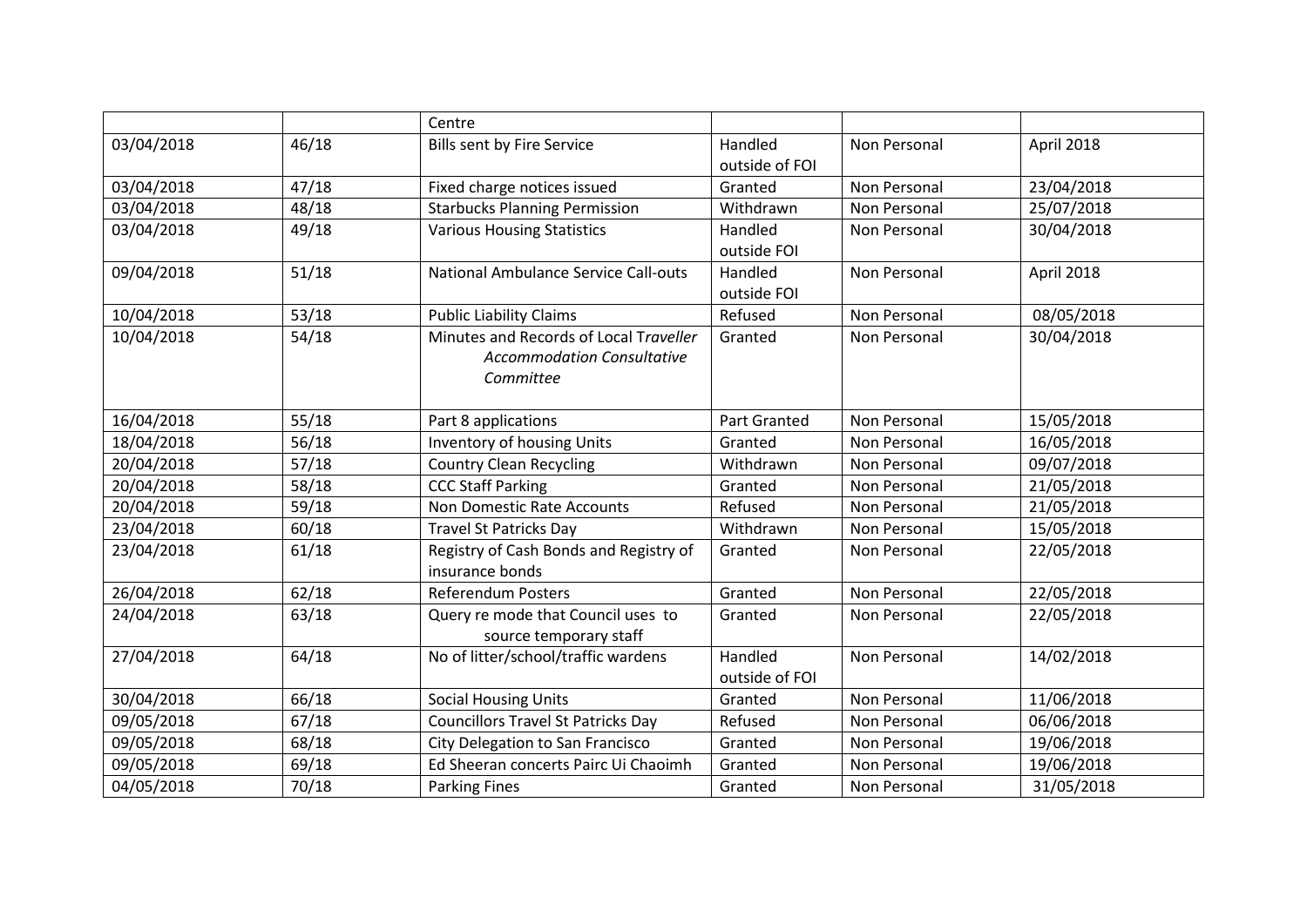| 14/05/2018 | 71/18 | <b>Commercial Rates</b>                   | Withdrawn      | Non Personal        | 21/01/2019       |
|------------|-------|-------------------------------------------|----------------|---------------------|------------------|
| 15/05/2018 | 72/18 | Amount spent on ICT equipment etc         | Granted        | 13/06/2018          | 13/06/2018       |
| 17/05/2018 | 73/18 | Monies received by CCC from Central       | Granted        | Non Personal        | 28/06/2018       |
|            |       | Government for the Cork Event Centre      |                |                     |                  |
| 24/05/2018 | 77/18 | <b>Barrister Panel &amp; Renumeration</b> | Refused        | <b>Non Personal</b> | 29/05/2018       |
| 28/05/2018 | 78/18 | Monies spent on public notices in print   | Handled        | Non Personal        | <b>June 2018</b> |
|            |       | and digital media                         | outside FOI    |                     |                  |
| 29/05/2018 | 79/18 | Freehold/reversionary lease               | Handled        | Non Personal        | 01/06/2018       |
|            |       |                                           | outside FOI    |                     |                  |
| 02/06/2018 | 80/18 | Dismissal of employees                    | Granted        | Non Personal        | 02/07/2018       |
| 31/05/2018 | 81/18 | Legionella & Asbestos                     | Handled        | Non Personal        | <b>June 2018</b> |
|            |       |                                           | outside FOI    |                     |                  |
| 01/06/2018 | 82/18 | <b>Staff Parking</b>                      | Part Granted   | <b>Non Personal</b> | 20/07/2018       |
| 06/06/2018 | 83/18 | Playgrounds in Cork City                  | Handled        | Non Personal        | <b>June 2018</b> |
|            |       |                                           | outside FOI    |                     |                  |
| 05/06/2018 | 84/18 | <b>Inspections of Rental Properties</b>   | Granted        | Non Personal        | 17/07/2018       |
| 13/06/2018 | 86/18 | Order made by CCC regarding the           | Refused        | Non Personal        | 26/06/2018       |
|            |       | Morrison's Island Public Realm & flood    |                |                     |                  |
|            |       | Defence Project"                          |                |                     |                  |
| 14/06/2018 | 87/18 | Report on Morrisons Island Public         | Refused        | Non Personal        | 21/06/2018       |
|            |       | Realm & Flood defences                    |                |                     |                  |
| 14/06/2018 | 88/18 | Minutes of Council Meeting                | Refused        | Non Personal        | 15/06/2018       |
| 14/06/2018 | 89/18 | Minutes of Council Meeting                | Refused        | Non Personal        | 15/06/2018       |
| 18/06/2018 | 91/18 | <b>Payments to Councillors</b>            | Granted        | Non Personal        | 20/07/2018       |
| 13/06/2018 | 92/18 | <b>Housing Statistics</b>                 | Handled        | Non-Personal        | <b>June 2018</b> |
|            |       |                                           | outside of FOI |                     |                  |
| 16/06/2018 | 93/18 | Caravan Loan Schemes                      | Handled        | Non Personal        | 27/06/2018       |
|            |       |                                           | outside FOI    |                     |                  |
| 27/06/2018 | 94/18 | Cyclist signage                           | Granted        | Non Personal        | 17/10/2018       |
| 26/06/2018 | 95/18 | North West Regeneration                   | Handled        | Non Personal        | 09/07/2018       |
|            |       |                                           | outside FOI    |                     |                  |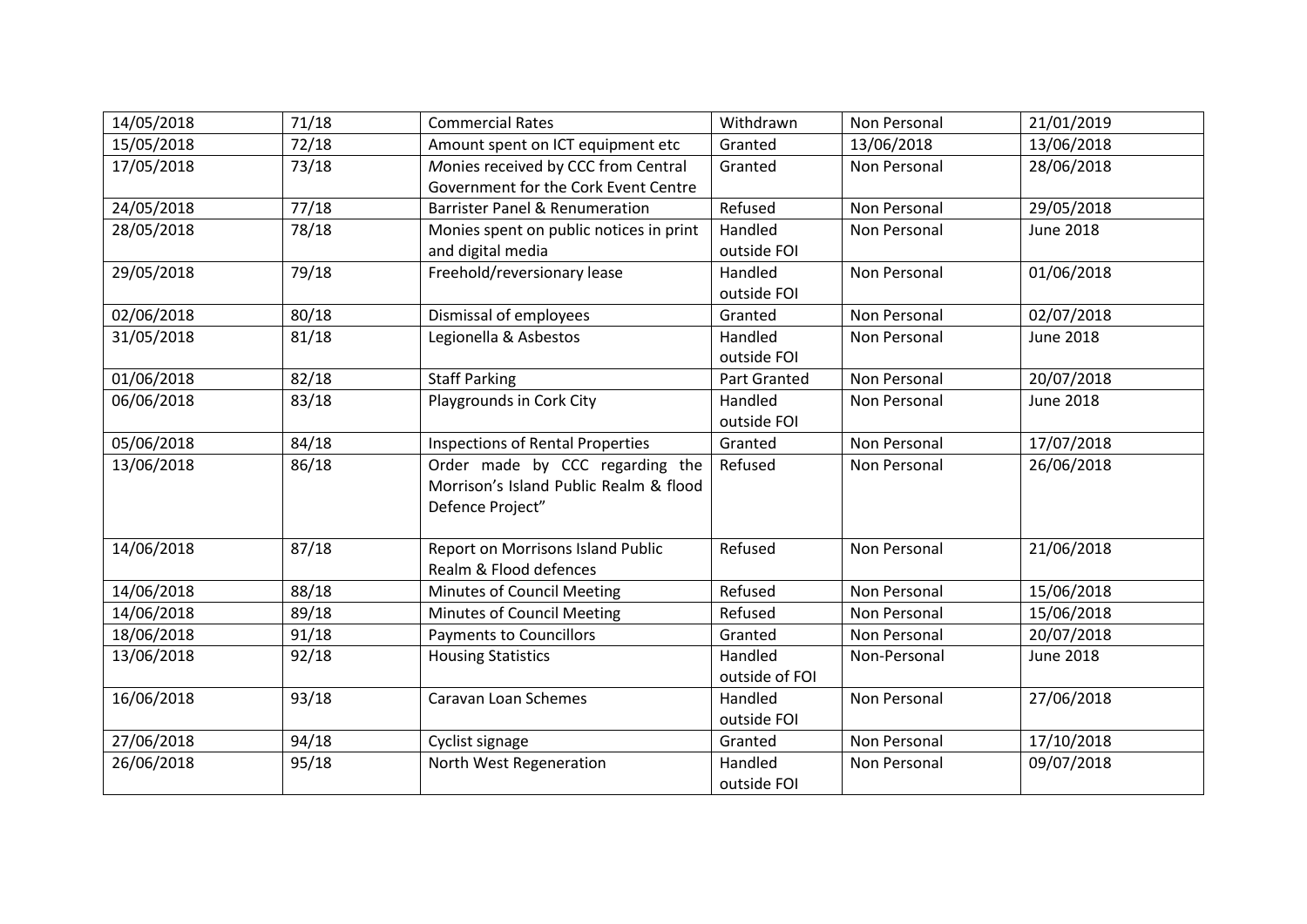| 26/06/2018 | 96/18  | <b>Housing Maintenance</b>             | Handled             | Non Personal | 25/07/2018 |
|------------|--------|----------------------------------------|---------------------|--------------|------------|
|            |        |                                        | outside FOI         |              |            |
| 03/07/2018 | 97/18  | Gerry O'Sullivan Park                  | Granted             | Non Personal | 29/08/2018 |
| 29/06/2018 | 98/18  | Planning enforcement                   | Part Granted        | Non Personal | 26/07/2018 |
| 05/07/2018 | 99/18  | Submission on Waste Management         | Refused             | Non Personal | 23/07/2018 |
| 05/07/2018 | 101/18 | Documentation regarding extension      | Granted             | Non Personal | 12/09/2018 |
|            |        | works to property                      |                     |              |            |
| 11/07/2018 | 103/18 | Escape of water                        | Part Granted        | Non Personal | 03/08/2018 |
| 18/07/2018 | 104/18 | <b>Spring Lane Halting Site</b>        | Part Granted        | Non Personal | 03/09/2018 |
| 10/07/2018 | 105/18 | <b>Internal &amp; External Audits</b>  | Granted             | Non Personal | 11/08/2018 |
| 09/07/2018 | 106/18 | San Francisco Trip                     | Granted             | Non Personal | 17/08/2018 |
| 18/07/2018 | 107/18 | Housing Info                           | Refused             | Non Personal | 24/08/2018 |
| 20/07/2018 | 108/18 | Housing Info                           | Granted             | Non Personal | 28/08/2018 |
| 24/07/2018 | 109/18 | Knotweed                               | Granted             | Non Personal | 30/07/2018 |
| 27/07/2018 | 110/18 | CE diary                               | <b>Part Granted</b> | Non Personal | 24/08/2018 |
| 26/07/2018 | 111/18 | <b>Homeless Statistics</b>             | Granted             | Non Personal | 21/08/2018 |
| 26/07/2018 | 113/18 | Caravan Loan Scheme                    | Handled             | Non Personal | 03/08/2018 |
|            |        |                                        | outside FOI         |              |            |
| 31/07/2018 | 112/18 | Evictions and anti social behaviour    | Granted             | Non Personal | 12/09/2018 |
| 03/08/2018 | 114/18 | <b>Vacant Sites</b>                    | Part Granted        | Non Personal | 14/09/2018 |
| 08/08/2018 | 115/18 | Records regarding fixed charge penalty | Granted             | Non Personal | 31/08/2018 |
|            |        | notices                                |                     |              |            |
| 08/09/2018 | 116/18 | Information regarding tender           | Part Granted        | Non Personal | 04/09/2018 |
| 13/08/2018 | 117/18 | <b>Library Service</b>                 | Granted             | Non Personal | 07/09/2018 |
| 16/08/2018 | 118/18 | <b>Tank Field</b>                      | Granted             | Non Personal | 12/09/2018 |
| 22/08/2018 | 120/18 | Information re Car park revenues       | Granted             | Non Personal | 28/08/2018 |
| 23/08/2018 | 121/18 | No of homes built in the last 5 years  | Granted             | Non Personal | 18/09/2018 |
| 28/08/2018 | 122/18 | Copy correspondence sent to solicitors | Refused             | Non Personal | 05/09/2018 |
| 04/09/2018 | 124/18 | Usage of City Car parks                | Granted             | Non Personal | 27/09/2018 |
| 06/09/2018 | 125/18 | Trip to Rome                           | Part Granted        | Non Personal | 04/10/2018 |
| 07/09/2018 | 126/18 | Trip to Rhode Island                   | <b>Part Granted</b> | Non Personal | 05/10/2018 |
| 11/09/2018 | 128/18 | Homelessness                           | Handled             | Non Personal | 25/09/2018 |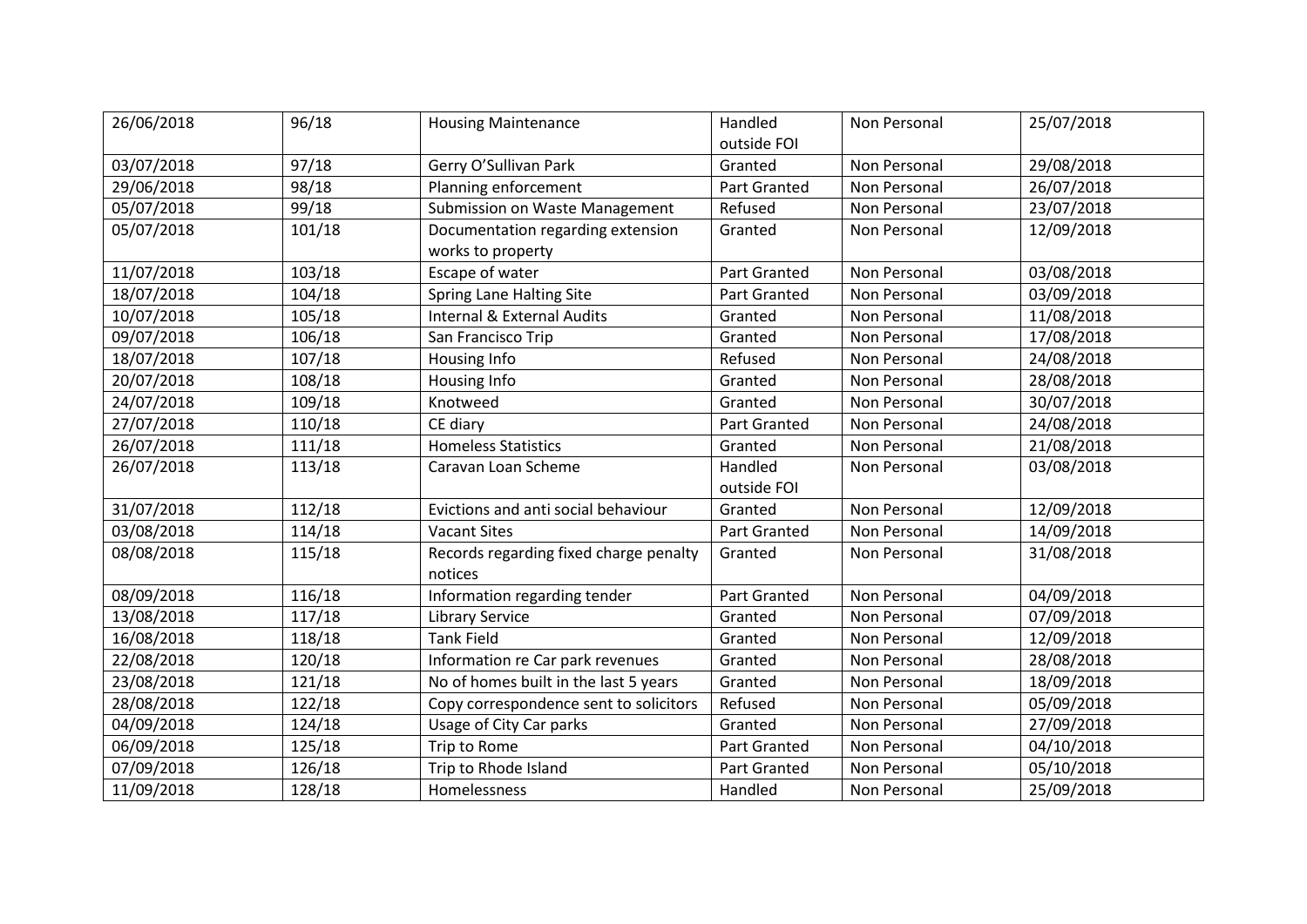|            |        |                                        | outside of FOI      |              |              |
|------------|--------|----------------------------------------|---------------------|--------------|--------------|
| 17/09/2018 | 129/18 | <b>Enforcement Order</b>               | Withdrawn           | Non Personal | 21/09/2018   |
| 17/09/2018 | 130/18 | We are Cork campaign information       | Part Granted        | Non Personal | 15/10/2018   |
| 17/09/2018 | 131/18 | We are Cork Campaign information       | Granted             | Non Personal | 11/10/2018   |
| 18/09/2018 | 132/18 | U.S. Trip expenses                     | Part Granted        | Non Personal | 22/10/2018   |
| 18/09/2018 | 133/18 | <b>Compulsory Purchase information</b> | Granted             | Non Personal | 15/10/2018   |
| 20/09/2018 | 134/18 | We are Cork                            | <b>Part Granted</b> | Non Personal | 17/10/2018   |
| 21/09/2018 | 136/18 | Correspondence between                 | Part Granted        | Non Personal | 19/10/2018   |
|            |        | the local government auditor and the   |                     |              |              |
|            |        | council chief executive                |                     |              |              |
| 20/09/2018 | 137/18 | Voter Registration for those without a | Refused             | Non Personal | 25/09/2018   |
|            |        | fixed address                          |                     |              |              |
| 24/09/2018 | 138/18 | <b>Cashless Parking</b>                | Refused             | Non Personal | 25/09/2018   |
| 25/09/2018 | 139/18 | <b>Councillors Ethics declaration</b>  | Refused             | Non Personal | 07/11/2018   |
| 25/09/2018 | 140/18 |                                        | Withdrawn           | Non Personal | October 2018 |
| 24/09/2018 | 141/18 | Lord Mayors trip to Rome               | Granted             | Non Personal | 17/10/2018   |
| 01/10/2018 | 142/18 | Documentation re location of traveller | Part Granted        | Non Personal | 26/10/2018   |
|            |        | specific accommodation in Ellis Yard   |                     |              |              |
| 08/10/2018 | 146/18 | <b>Vacant Site</b>                     | Granted             | Non Personal | 25/10/2018   |
| 08/10/2018 | 147/18 | Vacant Site Register                   | Granted             | Non Personal | 25/10/2018   |
| 11/10/2018 | 148/18 | Planning conditions request            | Refused             | Non Personal | 06/11/2018   |
| 11/10/2018 | 149/18 | <b>Irish Services Spend</b>            | Refused             | Non Personal | 12/10/2018   |
| 11/10/2018 | 150/18 | Parking-disabled spaces                | Refused             | Non Personal | 12/10/2018   |
| 15/10/2018 | 151/18 | Visit Cork Campaign                    | Granted             | Non Personal | 09/11/2018   |
| 02/10/2018 | 152/18 | Meelagh View                           | Refused             | Non Personal | 09/11/2018   |
| 11/10/2018 | 153/18 | <b>Footfall City Centre</b>            | Granted             | Non Personal | 05/11/2018   |
| 16/10/2018 | 154/18 | <b>Tramore Valley Park</b>             | Refused             | Non Personal | 13/11/2018   |
| 19/10/2018 | 155/18 | <b>Social Housing</b>                  | Refused             | Non Personal | 19/10/2018   |
| 07/11/2018 | 156/18 | <b>Road Opening licences</b>           | Refused             | Non Personal | 03/12/2018   |
| 22/10/2018 | 157/18 | <b>Road Opening licences</b>           | Refused             | Non Personal | 08/01/2019   |
| 23/10/2018 | 158/18 | Call outs to Orchard Court             | Granted             | Non Personal | 19/11/2018   |
| 23/10/2018 | 159/18 | Date duct installed in culvert         | Refused             | Non Personal | 06/11/2018   |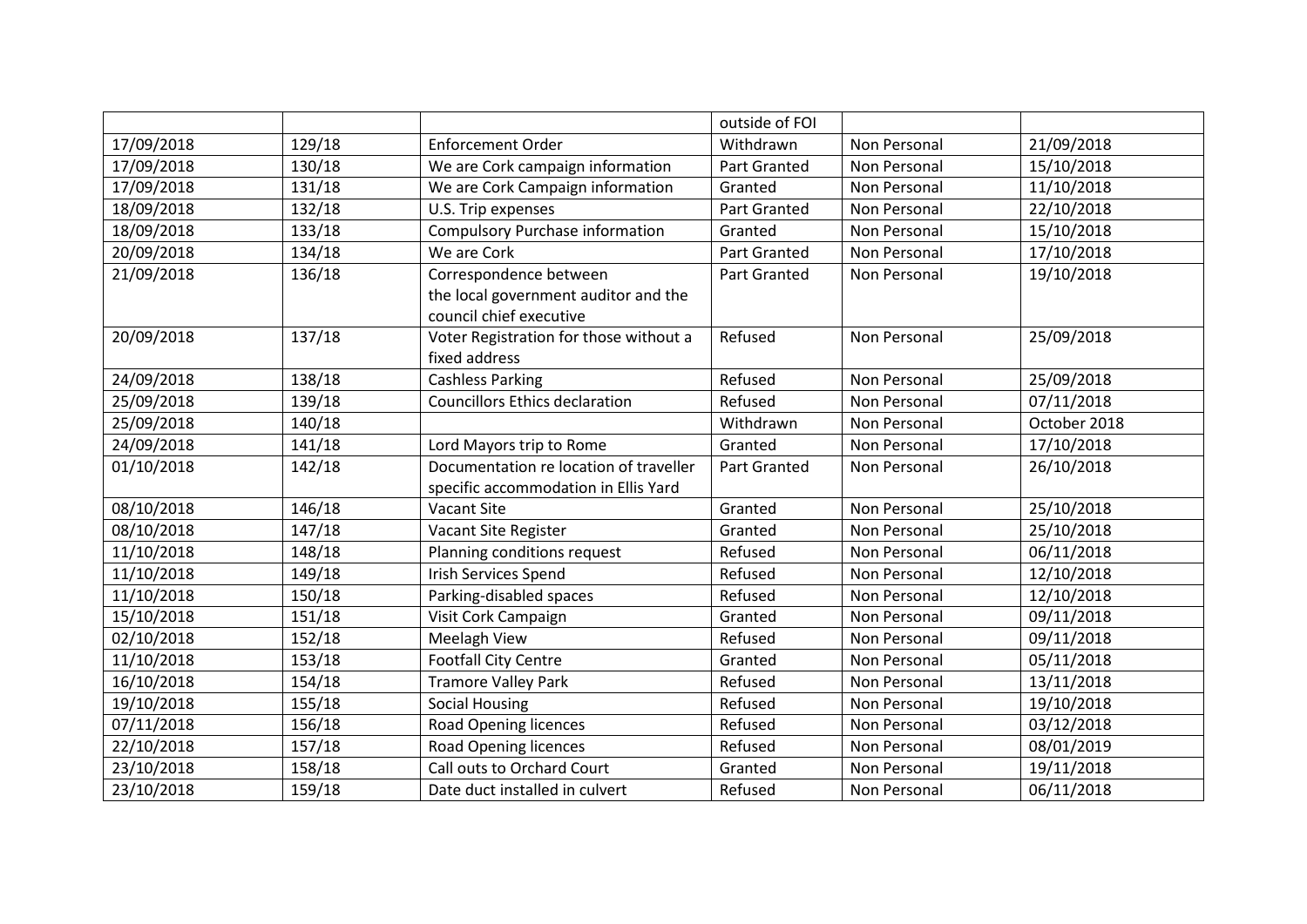| 23/10/2018 | 160/18 | Riverbank River Bride culvert opposite<br>Spring Lane                         | Part Granted                                    | Non Personal        | 19/12/2018 |
|------------|--------|-------------------------------------------------------------------------------|-------------------------------------------------|---------------------|------------|
| 24/10/2018 | 161/18 | Spend on Christmas Street decorations                                         | Handled<br>outside of FOI                       | Non Personal        | 25/10/2018 |
| 24/10/2018 | 162/18 | <b>Noise Pollution</b>                                                        | Refused                                         | Non Personal        | 26/10/2018 |
| 22/10/2018 | 163/18 | <b>Housing Information</b>                                                    | Refused                                         | Non Personal        | 06/11/2018 |
| 25/10/2018 | 164/18 | Library bans                                                                  | Handled<br>outside of FOI                       | Non Personal        | 31/10/2018 |
| 26/10/2018 | 165/18 | Details re Social housing building<br>materials                               | Refused                                         | Non Personal        | 19/11/2018 |
| 24/10/2018 | 166/18 | <b>IPB Retained Earnings</b>                                                  | <b>Part Granted</b>                             | <b>Non Personal</b> | 20/11/2018 |
| 24/10/2018 | 167/18 | We Are Cork Campaign                                                          | Granted                                         | Non Personal        | 20/11/2018 |
| 31/10/2018 | 169/18 | Christmas Lights spend                                                        | Handled<br>outside FOI                          | Non Personal        | 7/11/2018  |
| 05/11/2018 | 168/18 | Housing Information                                                           | Handled<br>outside FOI                          | Non Personal        | 6/11/2018  |
| 06/11/2018 | 170/18 | <b>Road Opening licences</b>                                                  | Withdrawn                                       | <b>Non Personal</b> | 07/11/2018 |
| 09/11/2018 | 171/18 | Requests to department for additional<br>staff/resources for Building Control | Refused                                         | Non Personal        | 30/11/2018 |
| 12/11/2018 | 172/18 | <b>Councillors Travel Abroad</b>                                              | Granted                                         | Non Personal        | 14/12/2018 |
| 13/11/2018 | 173/18 | Presidential candidates<br>correspondence                                     | <b>Part Granted</b>                             | Non Personal        | 10/12/2018 |
| 14/11/2018 | 174/18 | <b>Derelict Sites</b>                                                         | Handled<br>outside FOI                          | Non Personal        | 14/11/2018 |
| 19/11/2018 | 176/18 | Parking fines                                                                 | Refused                                         | <b>Non Personal</b> | 19/11/2018 |
| 19/11/2018 | 177/18 | Records - Nursery Lane                                                        | Transferred to<br><b>Cork County</b><br>Council | Non Personal        | 21/11/2018 |
| 16/11/2018 | 178/18 | <b>Grand Parade Toilets</b>                                                   | Granted                                         | Non Personal        | 11/12/2018 |
| 20/11/2018 | 179/18 | Cost of Creation and website<br>Corkbrand.ie                                  | Granted                                         | Non Personal        | 19/12/2018 |
| 21/11/2018 | 180/18 | Cycle Lanes on Brian Boru Street                                              | Withdrawn                                       | Non Personal        | 17/12/2018 |